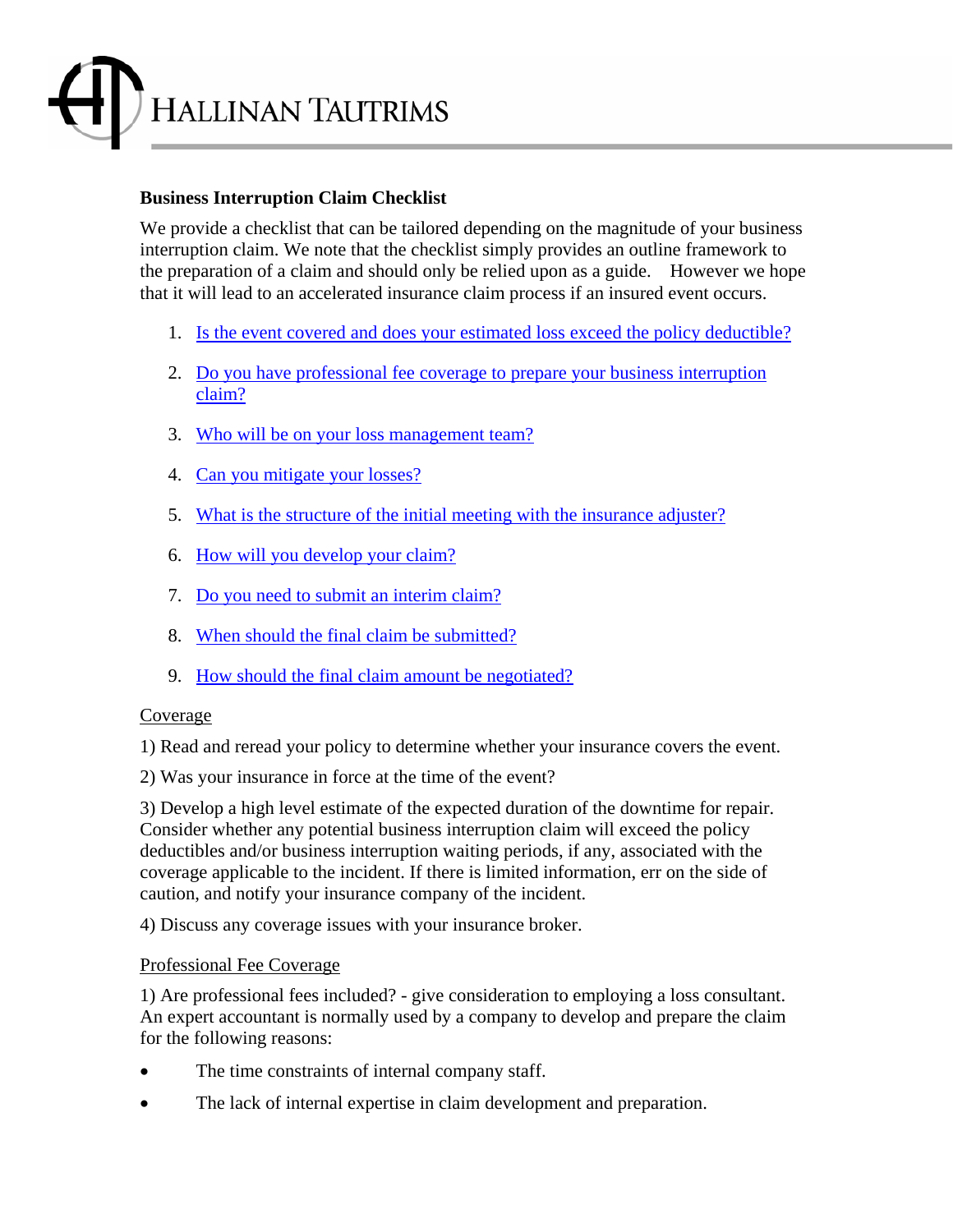## **HALLINAN TAUTRIMS**

- The claim preparation costs are often covered in the policy.
- The adjuster will normally use an expert accountant to review the claim.

The expert accountant should be experienced in claim preparation, have a recognized accounting qualification, knowledge of the industry and preferably be chosen before an incident occurs.

## Create a Loss Management Team

1) Include both internal and external expertise. A manufacturing company may require:

- the risk manager or equivalent;
- an internal finance contact to assist the expert accountant in the collection of the financial information required to complete the claim;
- an internal operations contact to estimate the effect of the event on the production;
- the company's insurance broker;
- an external engineer to identify the cause of failure; and
- an external expert accountant to prepare the business interruption claim.

2) An onsite team leader must be chosen. That choice will depend on the issues involved in the claim. For example, in a claim involving complicated production problems, the operations contact may be chosen as the onsite team leader.

3) An adjuster must be chosen. If the adjuster is not detailed in the policy then the risk manager, broker and insurer will have to agree on their choice. Canvass your contemporaries in similar industries for their recommendations.

## Mitigate Your Losses

Under the terms of most insurance policies and for the long term health of the business, companies should attempt to mitigate their losses during any business interruption. For example, companies may attempt to source their products from third parties or rent machinery to replace damaged machinery. Companies may expedite the delivery of replacement equipment to reduce the downtime. Most insurance policies insure these expenses to the extent that the aggregate of such expenses does not exceed the amount by which the loss is reduced.

Another example of mitigation may be to perform maintenance of undamaged machinery which was scheduled for a future shutdown. In this way, the future shutdown may be avoided hence reducing the losses suffered by the company.

If repairs are not carried out with due diligence and dispatch, the indemnity period of the business interruption losses may be reduced by the insurer.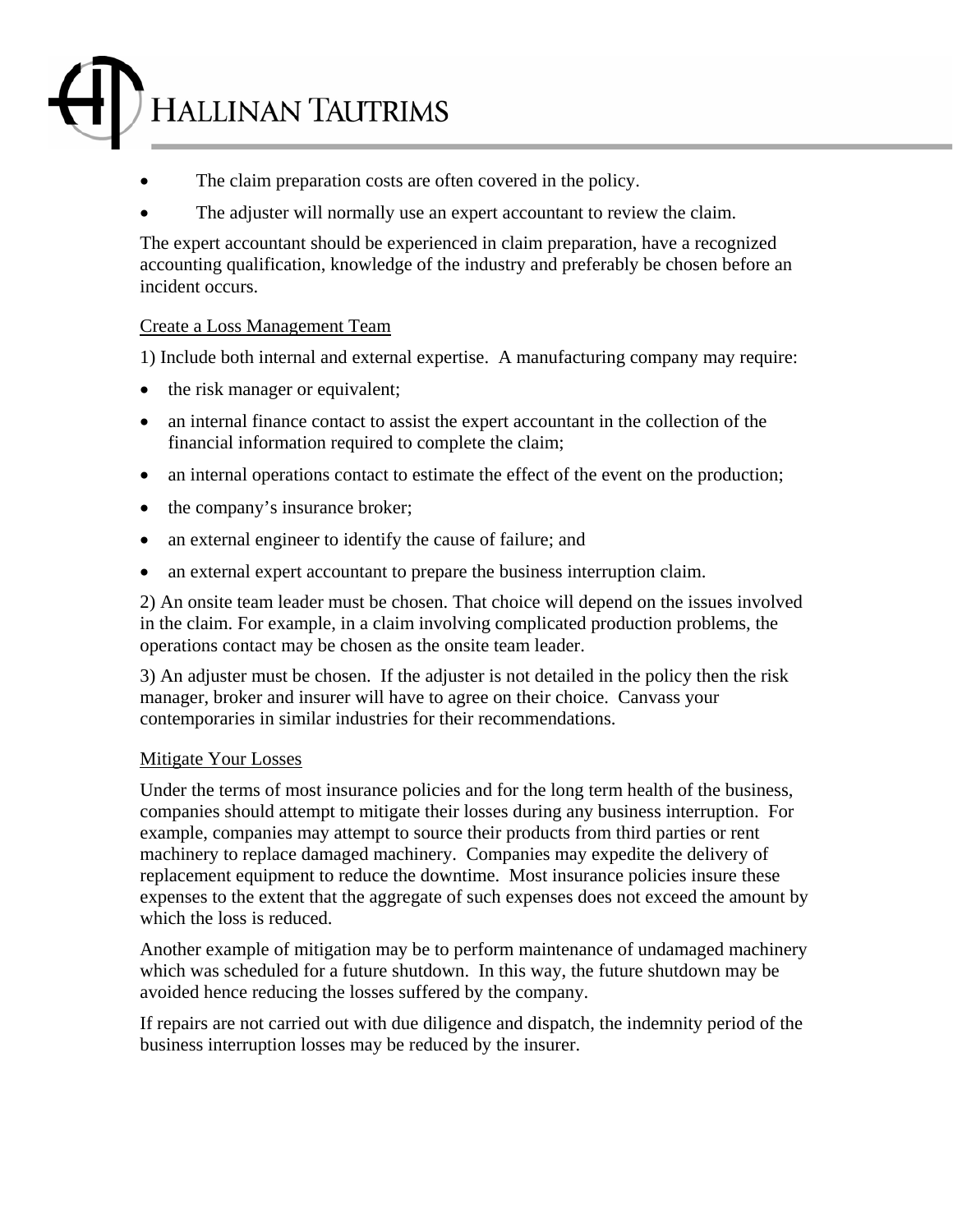# HALLINAN TAUTRIMS

## Initial Meeting

1) The initial meeting between the adjuster and your loss management team should take place as soon as possible after the incident and should focus on building trust.

2) The agenda of a typical initial meeting might include the following:

- A tour of the damaged area;
- The establishment of communication protocols between the adjuster and your company (see below);
- An initial list of the information required by the adjuster;
- Establish a timetable for deliverables once they are identified in order to keep the entire team working towards the same goal of resolving the claim;
- A review of the plan for the repair and recovery; and,
- A discussion of how your company is mitigating their losses during the business interruption period.

3) Define communication protocol. To achieve a consistent message and to avoid the release of information before issues are resolved, one individual must be the conduit for all communication with the adjuster and your company's management. This communication should be two-way, with you updating the adjuster as to what your company is doing and the adjuster informing you of what the insurer is doing.

4) Coordinate regular meetings with the claim team to discuss the claim progress and to discuss and resolve concerns and unanticipated problems.

## Claim Development

The business interruption claim will involve identifying an accurate yardstick to measure the lost profits. Depending on the policy wording, the lost profits may be based on lost production or lost sales. The following financial information may be required to determine the lost profits:

1) Actual results during the loss period

- Internal monthly management accounts
- Sales invoices / Production volumes

2) Forecast results during the loss period

- Last sales forecast / production plan prepared prior to incident
- Outstanding orders at date of incident
- Financial statements completed immediately prior to incident
- Sales / Production during 12 months prior to incident